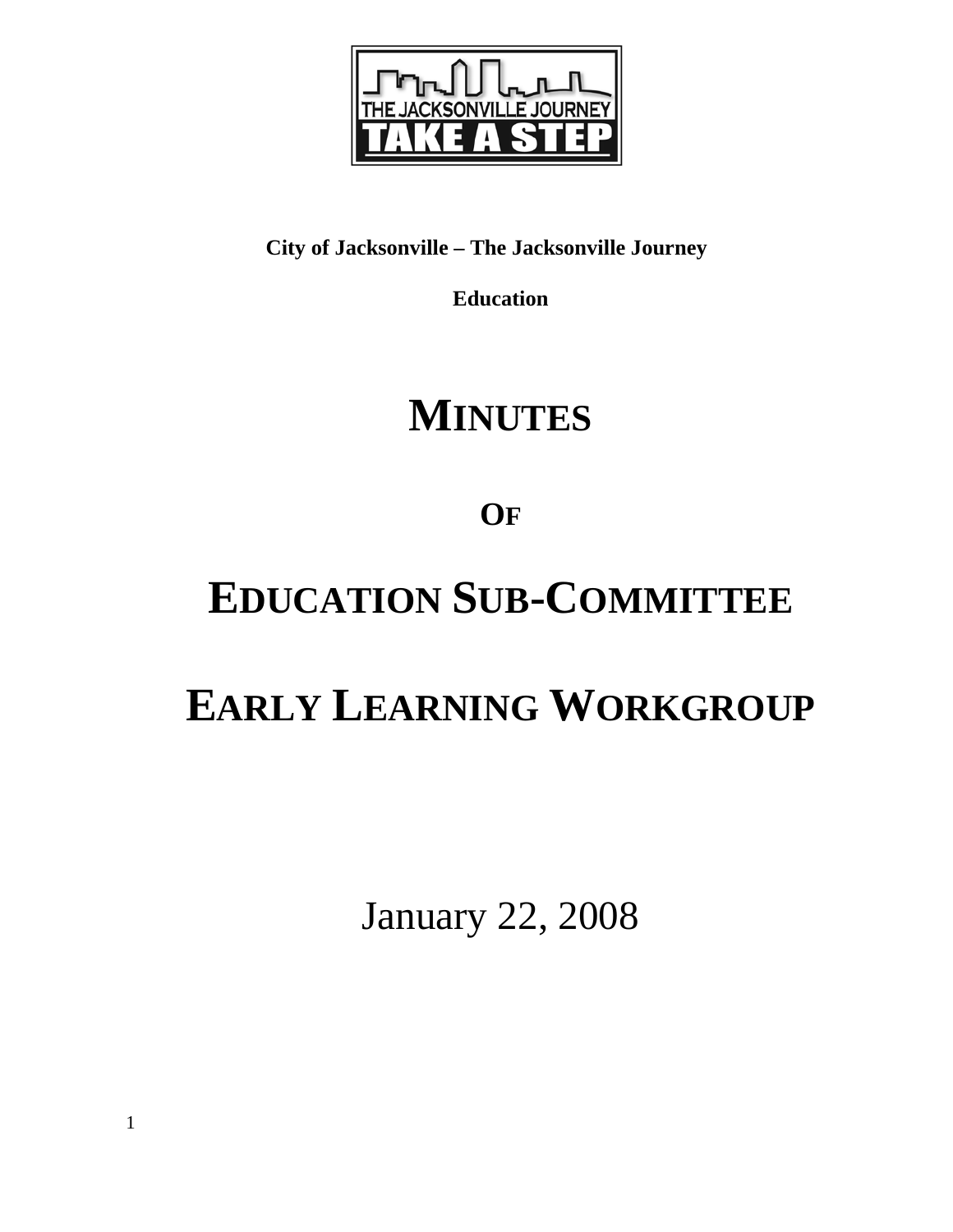## **The Jacksonville Journey – Education**

## **Education Sub-Committee**

## **Early Learning Workgroup**

### **January 22, 2008**

### **2:30 p.m.**

**PROCEEDINGS before the Jacksonville Journey – Education Sub-Committee, Early Learning Workgroup taken on Tuesday, January 22, 2008, Edward Ball Building, 8th Floor, Room 825 – 214 N. Hogan Street, Jacksonville, Duval County, Florida commencing at approximately 2:30 p.m.** 

**Early Learning Workgroup** 

**Connie Stophel, Chair Vick Burke, Member Cheryl Grymes, Member Deborah Heald (Gianoulis), Member Councilman Kevin Hyde, Member Reverend Perry Robinson, Member Susan Main, Early Learning Coalition, SME/Advisor**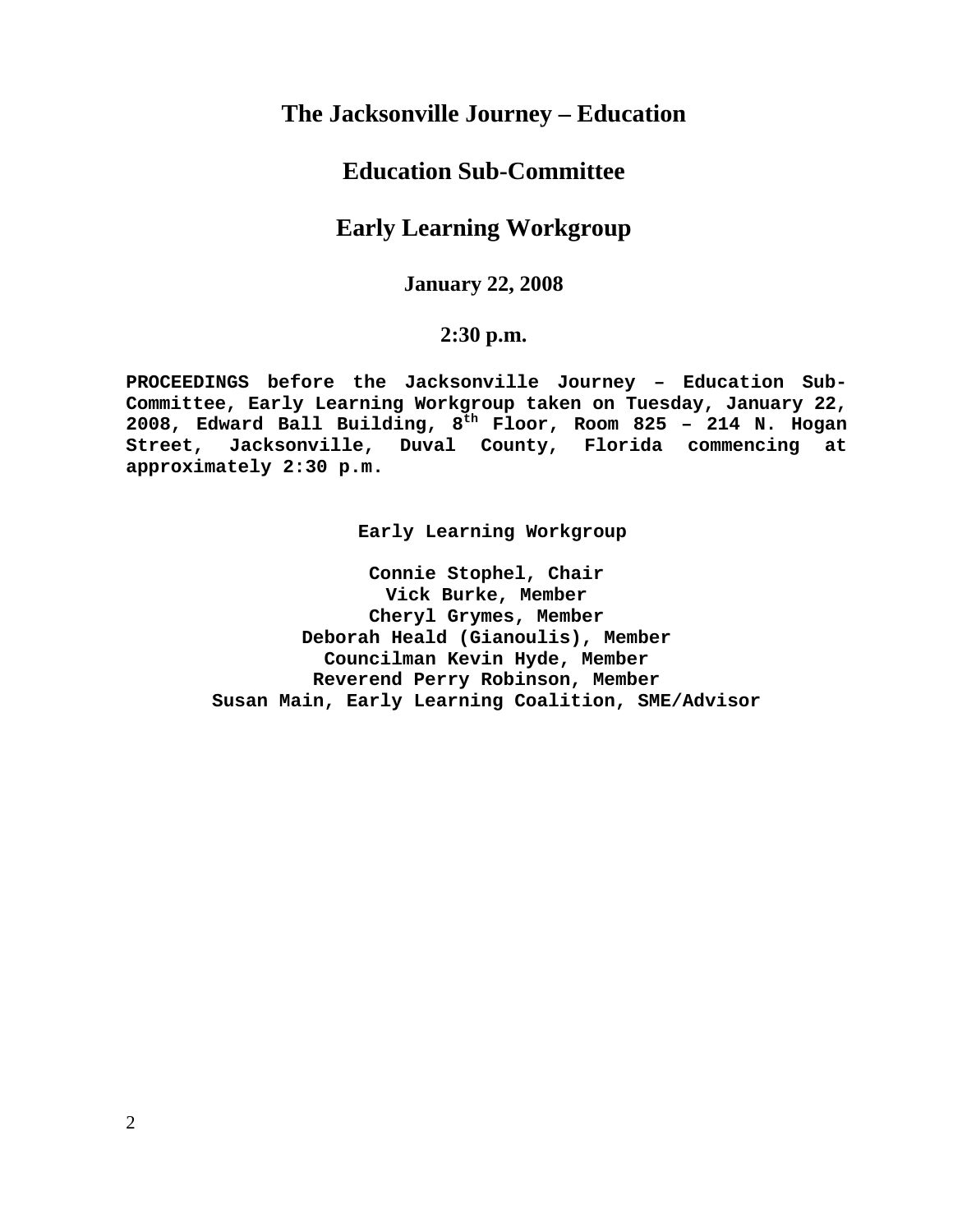## **APPEARANCES**

#### **COMMITTEE CHAIRS & MEMBERS:**

CONNIE STOPHEL, Chair VICKI BURKE, Member CHERLY GRYMES, Member DEBORAH HEALD (GIANOULIS), Member SUSAN MAIN, EARLY LEARNING COALITION, SME/Advisor

#### **ABSENTEE MEMBERS:**

COUNCILMAN KEVIN HYDE, Member REVEREND PERRY ROBINSON, Member

### **STAFF:**

TINA M. BEALS

#### **OTHERS PRESENT:**

Barbara Gubbin, City of Jacksonville Padma Reyes, ELC Lecretia Williams, Citizen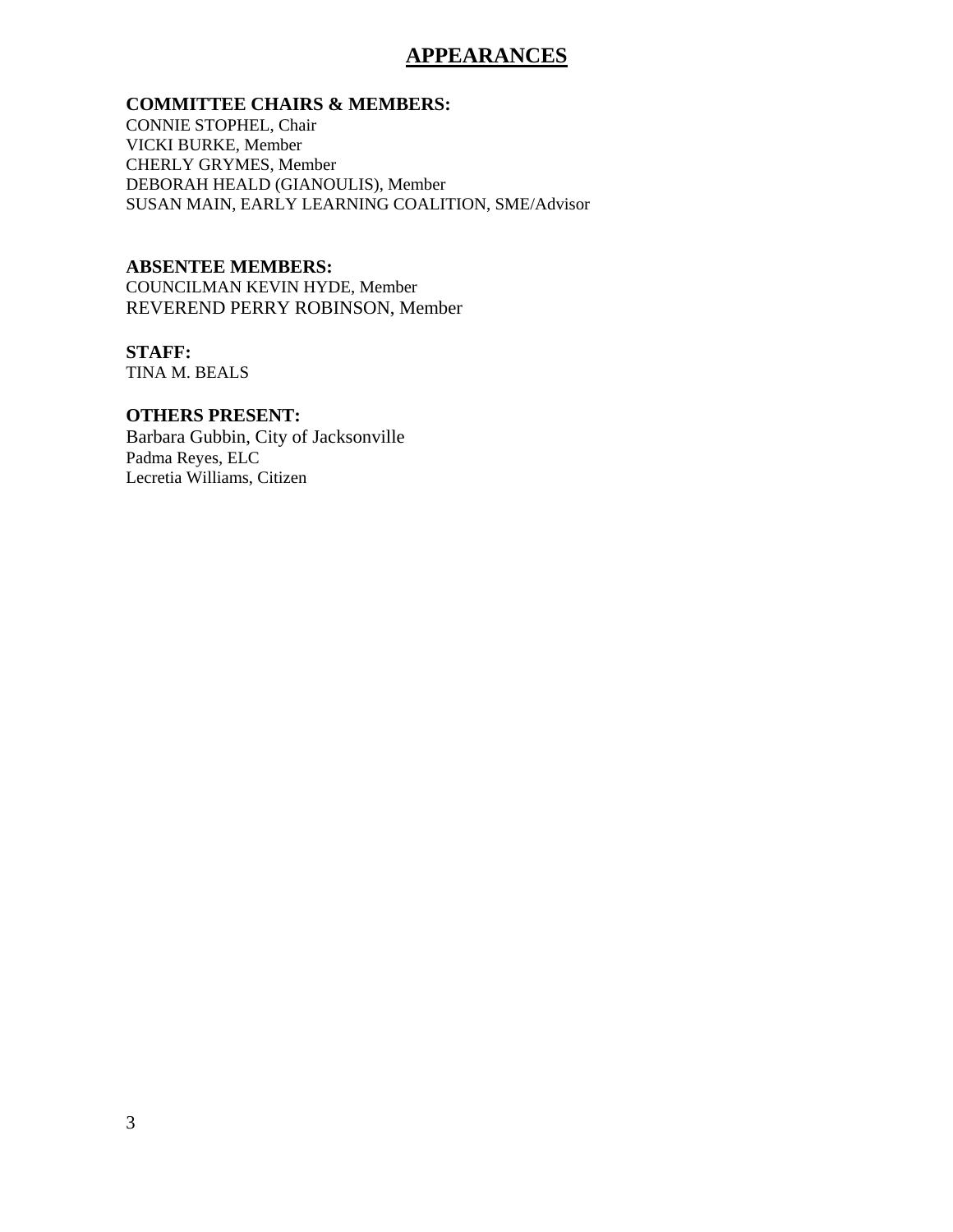#### **PROCEEDINGS**

January 22, 2008

Education Sub-Committee, Early Learning Workgroup 2:30 p.m. **Call to Order and Comments.** The meeting began at approximately 2:30 p.m.

#### **1. Purpose of Meeting.**

 Discuss the challenges (centered around early childcare and learning) impacting the Mayor's crime initiative – The Jacksonville Journey. Chairman Stophel distributed the meeting agenda and explained that the group is tasked with researching and recommending solutions for overcoming and/or addressing issues, specific to early childcare and learning that affect the City's ability to effectively combat and/or prevent crime.

 In support of this task, Chair Stophel assigned and distributed several articles which summarized various known issues, to the attendees (in groups of 2 or more)

 W. C. Gentry, Chair of the Education Sub-Committee, stopped in and requested that the workgroup coordinate their calendars for future meetings and to research additional resources that my be valuable to this process and recommend them to the entire group (Education Sub-Committee) when everyone meets again after the workgroup ends.

#### **2. Action Items**

1. Review distributed articles and discuss among each "group" looking for key ideas within for promoting quality preschool partnerships, in addition to looking for ways to increase the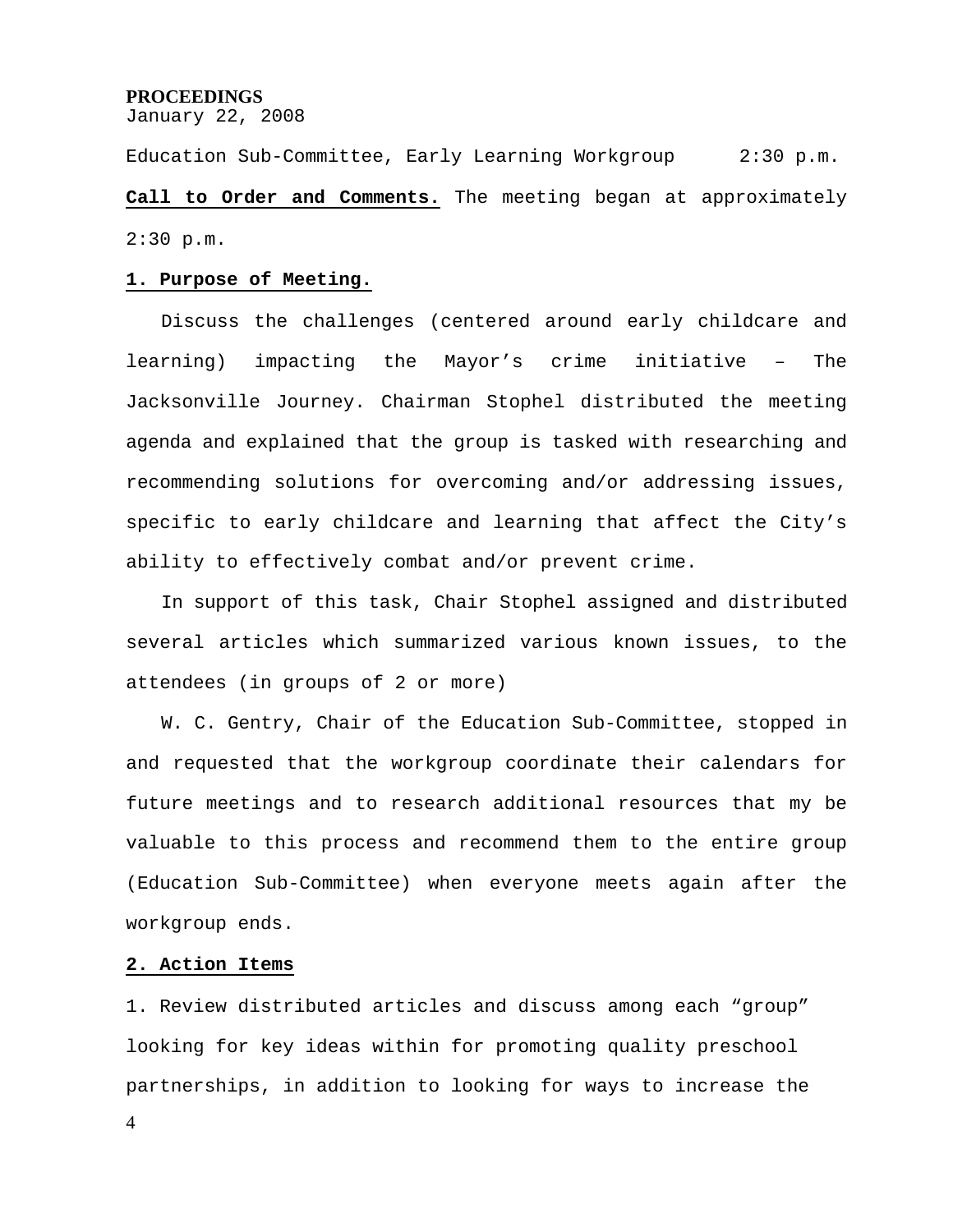number of childcare centers currently served (96).

2. Get a consensus on 2-4 key points to focus on and present to the Education Sub-Committee when the entire group reconvenes.

#### **3. Discussion Items**

Ms. Main discussed the programs currently in place:

Coaching Model – coaches go into childcare centers and work with teachers of low income children provide better training and build better curriculums. Working with 96 different sites at this time.

Scholarship Program in partnership with United Way – serves 31 children at this time, chosen from between 150% and 200% of the poverty level. The center gets \$7500 for a three (3) year old to attend a two-year program at a five-star center. The program includes a parent contract that outlines what parental involvement is expected and required for participation. In addition, the centers (six at this time) must agree to keep their five-star rating and receive a \$5000 grant to assist with doing so. Ms. Main advised that she can provide a copy of the parent contract if anyone would like further information.

VPK – Voluntary Pre-Kindergarten - there is a disconnect between the program providers and the school system. There were thousands of children that completed the voluntary pre-kindergarten program that

5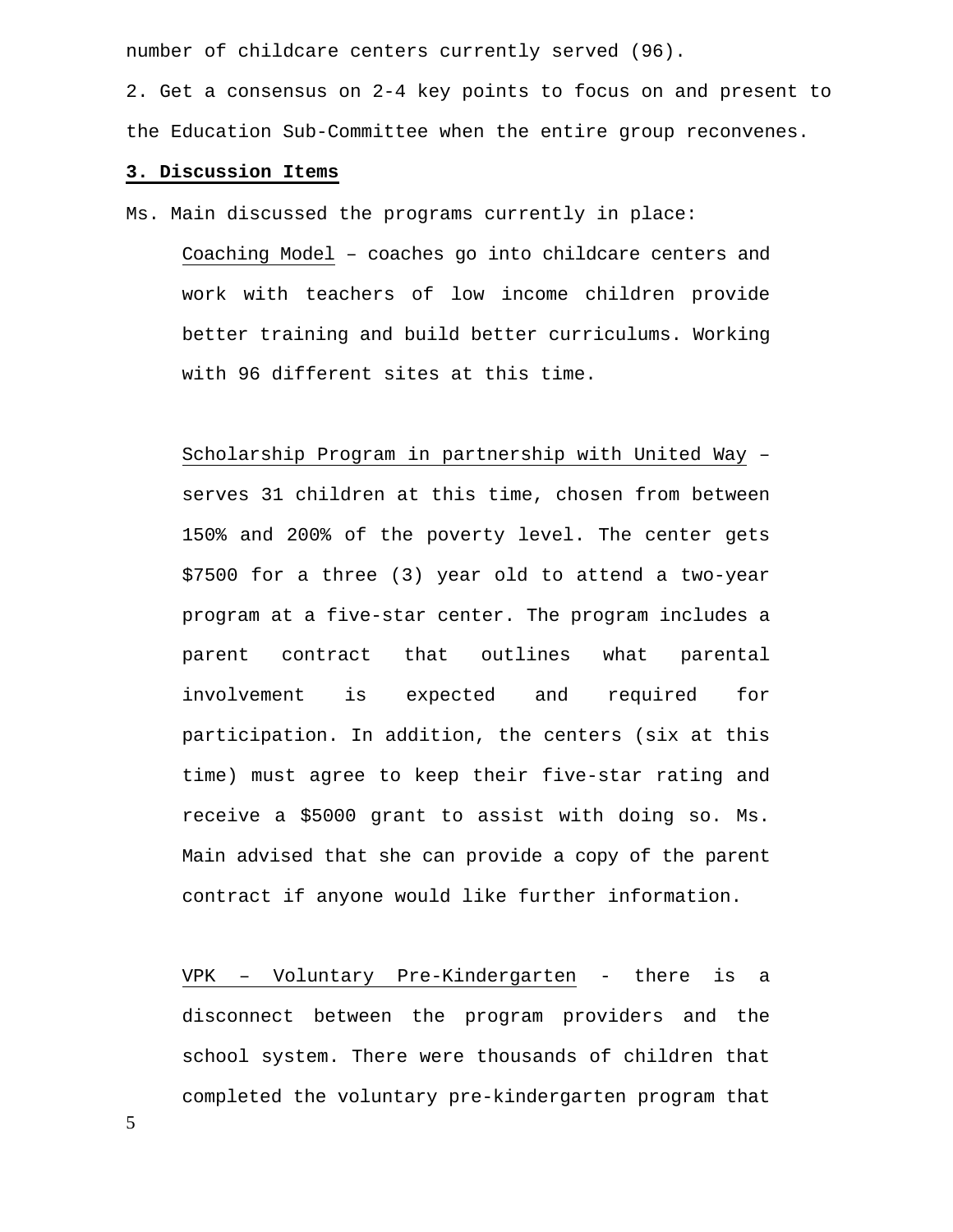were not tested within the first 30 days of starting kindergarten so it is difficult to analyze the effectiveness of this program. However, from the data that is available, it appears to be working well. There is a definite need for some type of tracking mechanism capture all data.

Ms. Main stated that "behavioral issues in boys are a big problem. Preschool boys are not testing as well as preschool girls on social/emotional issues and have more behavior issues which can and does, worsen as they get older. Maybe the Early Learning Partnership could manage a program that deals with behavioral issues. Right now, we are addressing the education needs but, we are not doing anything for the behavioral issues. No behavioral social workers, etc. are currently working in any of the centers which care for approximately 3500 children."

Ms. Burke agreed with Ms. Main's assessment of the issues regarding tracking the VPK data. She also stated that we need to work with legislators to use lottery money for enhancements only and not fund unlicensed pre-k centers. Licensing and staff education should be mandatory for all childcare centers. The licensing process needs improvement.

\*\*Recommendations for the Education Sub-Committee from this group will include:

6 1. **Parenting Issues:** provide more/better training for